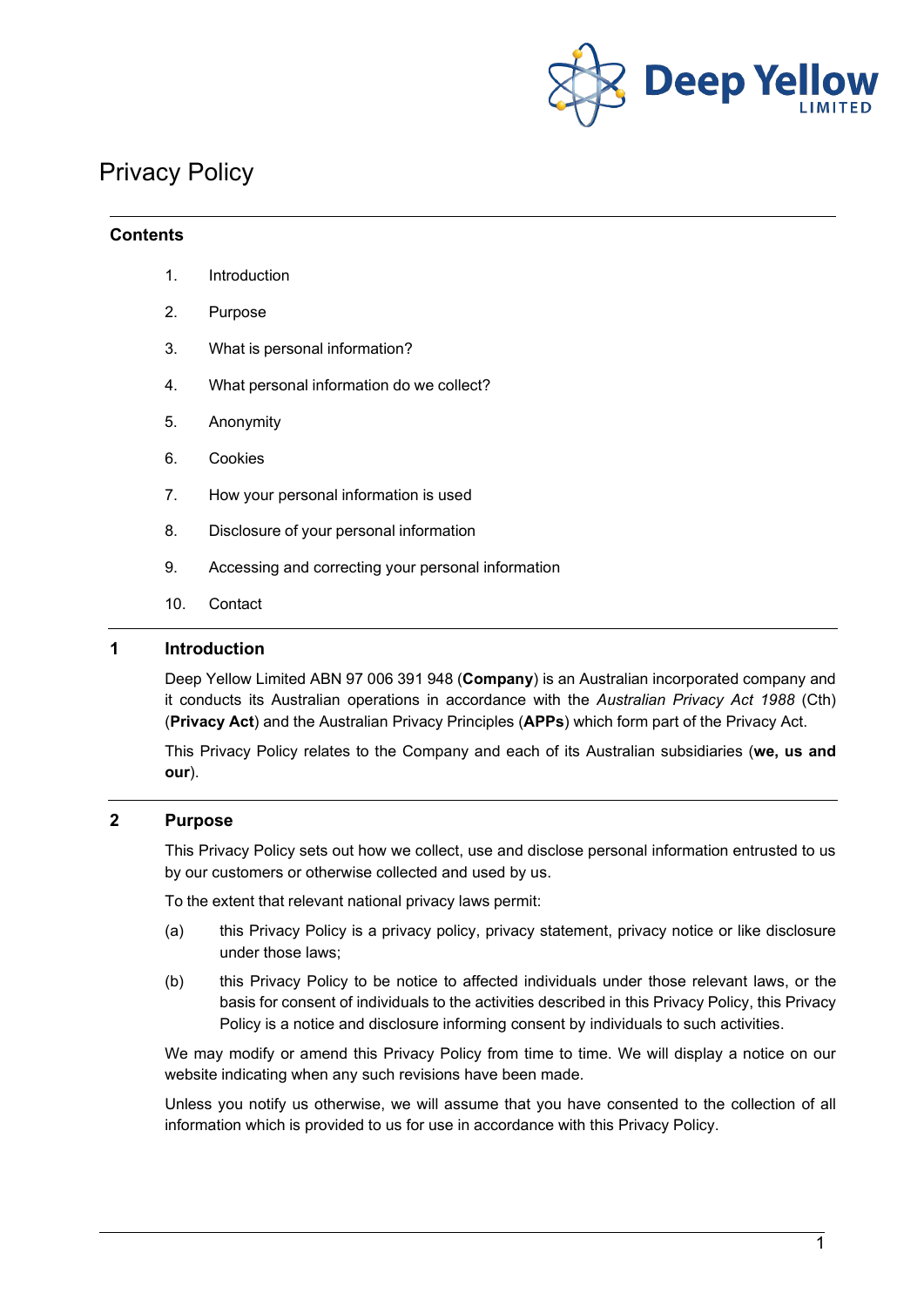# **3 What is personal information?**

- (a) Personal information is information or an opinion about an individual, or an individual who is reasonably identifiable, whether true or not and whether recorded in material form or not. Sensitive information is subset of personal information and has the meaning given to it in the Privacy Act.
- (b) Sensitive information is subset of personal information and has the meaning given to it in the Privacy Act. Sensitive information means information or an opinion about an individual's racial or ethnic origin, political opinions, membership of a political association, religious beliefs or affiliations, philosophical beliefs, membership of a professional or trade association, membership of a trade union, sexual orientation or practices, criminal record, health, genetic or biometric information. We do not knowingly collect, hold or use such information. If we become aware that such information has inadvertently been inadvertently collected or is inadvertently held by us, we will destroy it.

# **4 What personal information do we collect?**

We only collect personal information if it is necessary for one of our functions or activities. The types of personal information we collect will depend on the reason for collection. Generally, the types of personal information we collect will include name, contact details and records of communications with us. In addition, we collect personal information relating to:

- (a) **shareholders**: information about the shareholding, banking details and tax file numbers for payments of dividends and other amounts, through the Company's share registry;
- (b) **employees**: the information collected may include birthdates and working conditions; health and workers compensation claims information; banking and tax file number details; and, in some limited cases, voluntarily provided ethnic background information; and
- (c) **job applicants**: employment and academic histories, the names of referees and, in some cases, health information based on testing undertaken by or for us. We will collect this information directly, from organisations that provide recruitment related services to us, and from third parties who provide job applicants with professional or personal references.

We will also collect personal information, including names and contact details, about:

- (a) our suppliers and contractors. This information is collected for business-related purposes but contains some limited personal information being contact details for the people that we deal with;
- (b) people who correspond with us, including through our website, in which case we may keep a copy of that correspondence and relevant contact details; and
- (c) people who request information updates about us through our website mailing list.

When you access and use our website we will record and log for statistical purposes certain information about such access and use, including your IP address, the date and time of your visit, the parts of our website you access during your visit, your actions on our website, and the browser you are using.

Where we collect and use personal information about any identifiable individual from a publicly available source, we assess whether the collection and use is made a manner both reasonably contemplated and permitted by the provider of that publicly available source. Where the collection and use is made in a manner both reasonably contemplated and permitted by the provider of that publicly available source, we rely upon that provider to:

- (a) comply with relevant national privacy laws applying to the provider's activities; and
- (b) to provide the necessary notices as required by relevant national privacy laws to that identifiable individual and to obtain the necessary consents from that individual to permit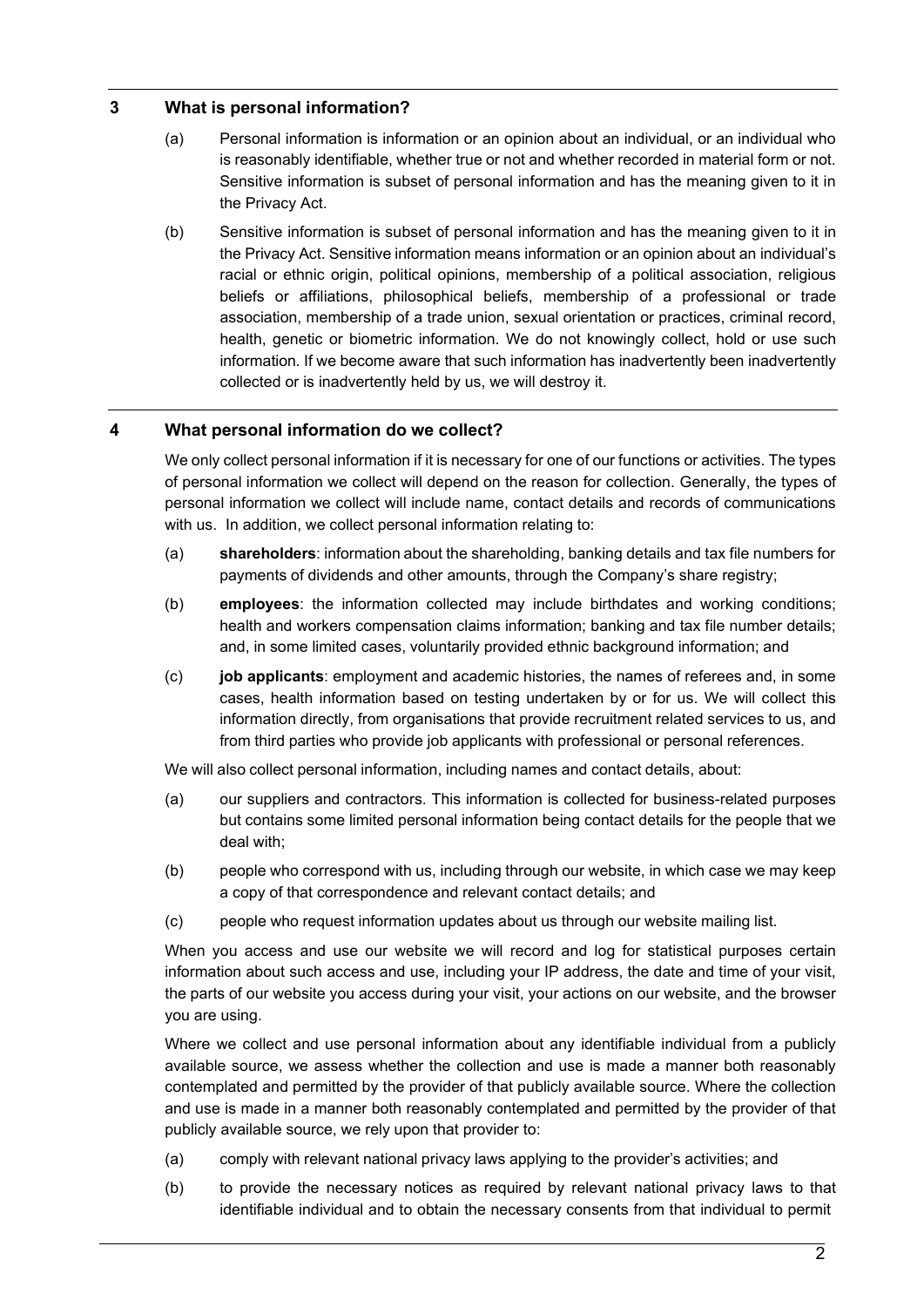collection and disclosure by the provider of that publicly available source of that personal information, including disclosure in a manner reasonably contemplated and permitted by the provider of that publicly available source.

As well as collecting information directly from you, there may be occasions when we collect information about you from a third party. For example, we may collect information in relation to shareholders from our share registrar. In such instances, we will determine whether we would have been entitled to collect such information from you, and to the extent we would not have been entitled to do so, we will destroy or de-identify such information as soon as reasonably practical.

#### **5 Anonymity**

You do not have to provide us with any personal information if you choose not to, however if you do not provide us with your personal information, we may not be limited in our interactions with you.

## **6 Cookies**

If you use our website, some of the personal information referred to in section 3 may be collected through the use of cookies. Most browsers are set by default to accept cookies. However, if you do not wish to receive any cookies you may set your browser to either prompt you whether you wish to accept cookies on a particular site, or by default reject cookies. Please note that rejectingcookies may mean that some or all of the functions on our [website](http://www.deepyellow.com.au/index.html) will not be available to you.

# **7 How your personal information is used**

We may use personal information for the primary purpose for which it is collected (eg. provision of our services, including administration of our services), or for purposes related to the primary purpose where it would reasonably be expected that we would use the information in such a way, or in other limited circumstances set out in the Privacy Act.

We collect, hold and use personal information to:

- (a) communicate with, and comply with our legal obligations to, our shareholders, and to process payments to them;
- (b) enable third party service providers to provide us and our related companies with services such as information technology, auditing, legal advice, printing and mailing services, and services relating to our share register and any employee incentive plan;
- (c) correspond with people who have contacted us, and deal with feedback;
- (d) provide services to, and manage, our related companies;
- (e) recruit and assess potential employees; and
- (f) maintain and update our records.

#### **8 Disclosure of your personal information**

We do not disclose personal information to third parties unless we are permitted to do so by law or we have obtained consent to do so. We may disclose personal information for the primary purpose for which it is collected or for purposes related to the primary purpose where it would reasonably be expected that we would use the information in such a way. Also, we are permitted to disclose personal information in circumstances set out in the Privacy Act (including but not limited to disclosures to our related companies).

Third parties we may disclose personal information to include:

(a) our related companies;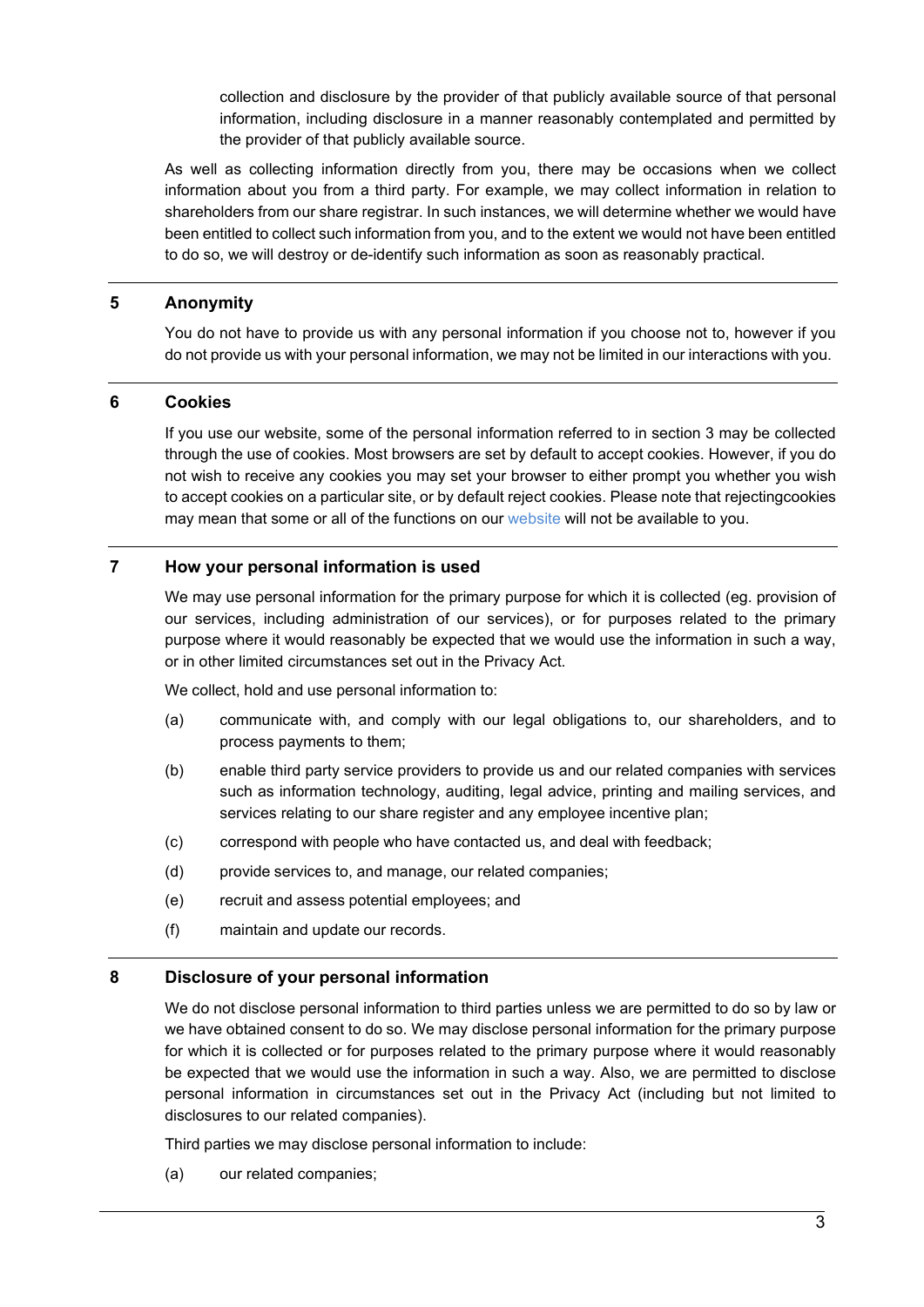- (b) our service providers and professional advisors including IT service providers, auditors, legal advisors, mail houses and to share registrar;
- (c) financial institutions; and
- (d) Government agencies.

We take steps to ensure that our service providers are obliged to protect the privacy and security of personal information and use it only for the purpose for which it is disclosed.

We may disclose personal information we have collected to third parties located overseas in circumstances permitted by the Australian Privacy Principles (APP), including in Namibia, where the Company's operations are located.

#### **9 Accessing and correcting your personal information**

- (a) We will, on request, provide you with access to the information we hold about you, including for the purpose of correcting or updating that information, unless there is an exception to such disclosure which applies under the APPs.
- (b) If you require access to your personal information, please contact the Company at [info@deepyellow.com.au. B](mailto:info@deepyellow.com.au)efore we provide you with access to your personal information we will require some proof of identity. For most requests, your information will be provided free of charge, however, we may charge a reasonable fee if your requestrequires a substantial effort on our part.
- (c) If we refuse to provide you with access to the information, we will provide you with reasons for the refusal and inform you of any exceptions relied upon under the APPs (unless it would be unreasonable to do so).
- (d) We take reasonable steps to ensure that your personal information is accurate, complete, and up-to-date whenever we collect or use it. If the personal information we hold about you is inaccurate, incomplete, irrelevant or out-of-date, please contact us and we will take reasonable steps to either correct this information, or if necessary, discuss alternative action with you.

# **10 Contact**

If you have any queries or complaints with regard our collection, use or management of your personal information, please contact:

> John Borshoff Managing Director/Chief Executive Officer Deep Yellow Limited Second Floor, Spectrum Offices 100-104 Railway Road Subiaco WA 6008

> Tel: + 61 8 9286 6999 Email: [john.borshoff@deepyellow.com.au](mailto:john.borshoff@deepyellow.com.au)